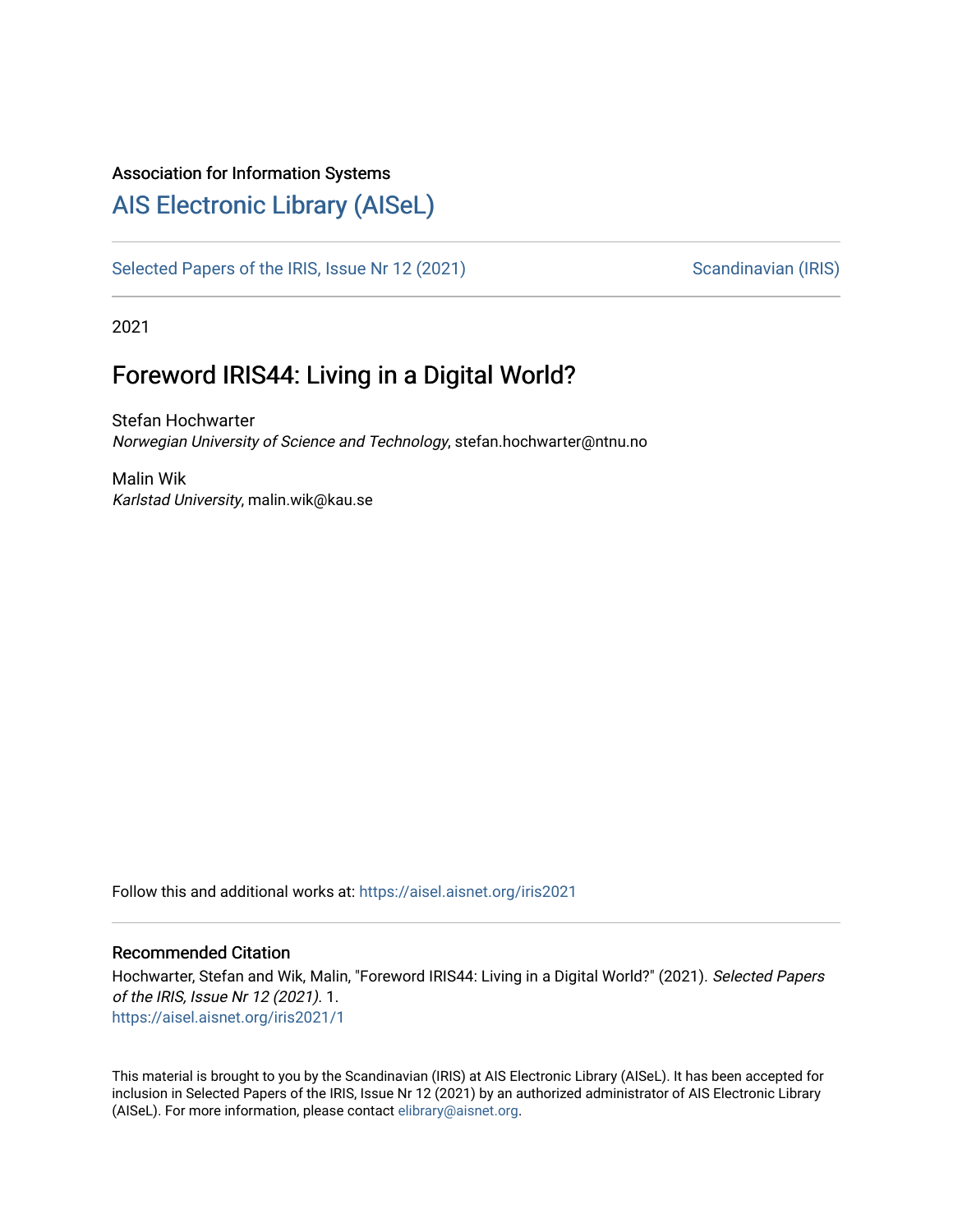# **SELECTED PAPERS OF THE INFORMATION SYSTEMS RESEARCH SEMINAR IN SCANDINAVIA (IRIS)**

*IRIS44: Living in a Digital World? Issue 12 (2021) ISSN 2387-3353*

Hochwarter, Stefan, Norwegian University of Science and Technology, Trondheim, Norway, stefan.hochwarter@ntnu.no

Wik, Malin, Karlstad University, Karlstad, Sweden, malin.wik@kau.se

## **1 About issue 12 (2021)**

The academic series is published by AIS – IRIS, The Scandinavian Chapter of the Association for Information Systems. The publication is in the AIS Electronic Library (https://aisel.aisnet.org/iris2021/).

### **1.1 Coordinating editors**

Stefan Hochwarter, Norwegian University of Science and Technology, Norway Malin Wik, Karlstad University, Sweden

### **1.2 Issue editor**

Babak A. Farshchian, Norwegian University of Science and Technology, Norway

## **2 Foreword**

After last year's virtual conference, the organizers and certainly many participants hoped to meet in person again. The theme of the 44th Information Systems Research Seminar in Scandinavia (IRIS44) was *Living in a Digital World?* and it was hosted by the Norwegian University of Science and Technology from August  $9<sup>th</sup>$  to  $11<sup>th</sup>$ , 2021. The question mark in the theme is put aptly; while the conference called to question if we are *really* living in a digital world, the organizers also had to constantly revaluate the question if conditions allowed for a physical conference, planned to be held in Orkanger, Norway. Unfortunately, the organizers had to decide to host a virtual conference one more time due to the Covid-19 pandemic. Nonetheless, the participants of IRIS44 discussed their research with reference to the conference's theme in six working groups based on their research topics: (1) Emerging concepts and methods, (2) Managing digital innovations, (3) Public sector, (4) Sustainable and holistic approaches to IS, (5) Ecosystems, and (6) Healthcare.

The six papers selected for the 12<sup>th</sup> issue of the *IRIS Selected Papers of the Information Systems Research Seminar in Scandinavia* include empirical work and literature reviews from the different groups. These papers underwent a double-blinded peer-review process and were nominated by the group chairs. The authors of the selected papers were asked to submit a final version of their work, which included a revision based on the discussion during the three-day seminar. The IRIS44 received in total 39 submissions, which leads to an acceptance rate of 15% for this issue.

We want to thank all the participants of IRIS44 for two very insightful and inspiring days of research presentations and discussion and wish the authors all the best with their further work.